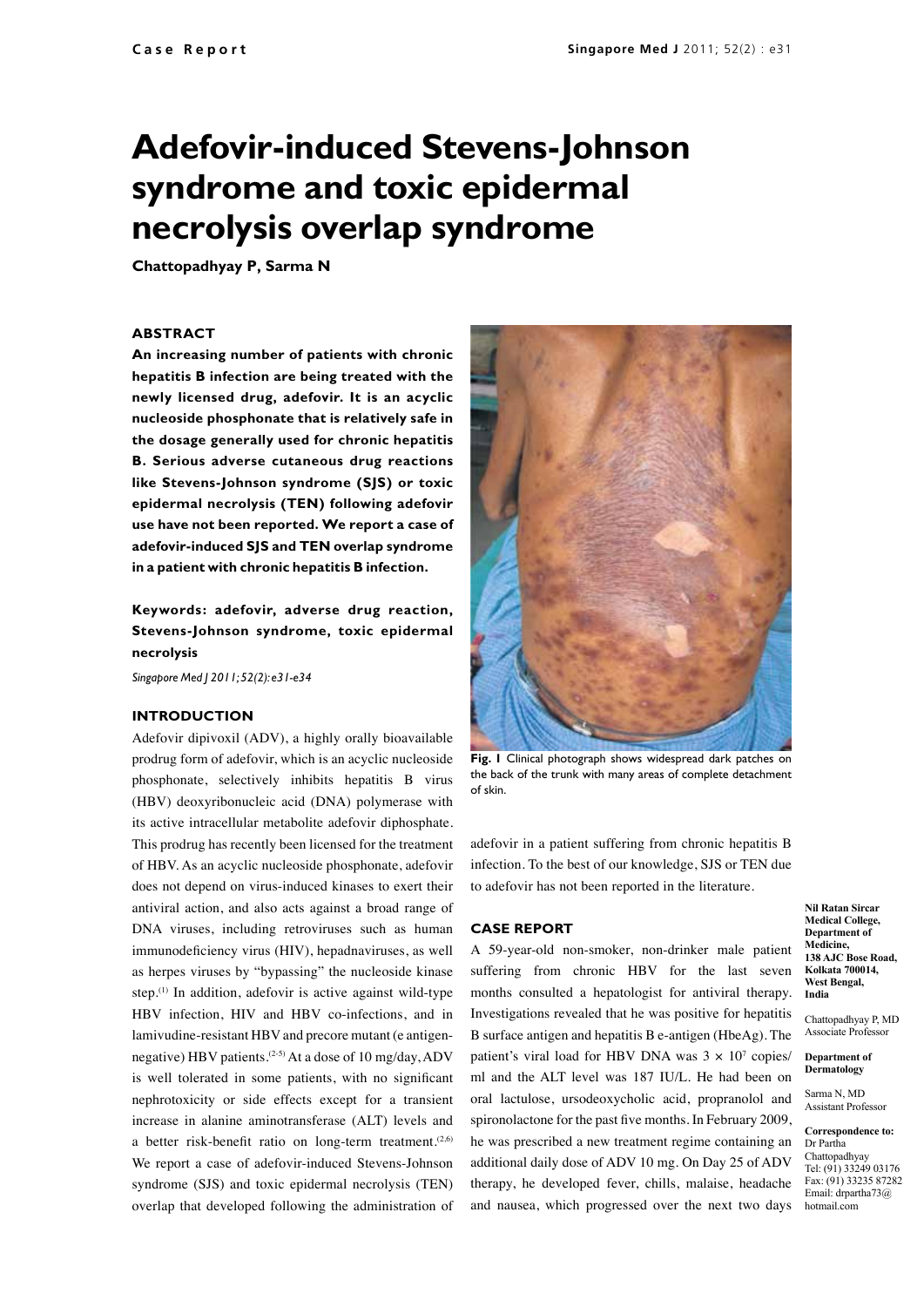



Fig. 3 Photomicrograph of the skin section shows mild hyperkeratosis, unremarkable epidermis and prominent basal cell degeneration, with minimal inflammatory changes (Haematoxylin & eosin, × 400).

**Fig. 2** Clinical photograph shows crusted lesions over the lips following exposure to adefovir.

with the appearance of a rash over the skin and mucosa. The patient was admitted to our institution on Day 28.

The patient was conscious and coherent on admission. Flapping tremour was absent, but he was mildly jaundiced and pale. Supine blood pressure was 116/74 mmHg and pulse was 88 beats/min. Multiple erythematous dusky maculae and several papules were found widespread over the patient's trunk, back, upper extremities, pinna and thighs, with some over the lower limbs. His face was spared except for pinna involvement. Flaccid vesiculation was noted in the central part of numerous lesions. The lesions merged to form a larger patch, with prominent denudation (Fig. 1) in the abdomen and at the centre of the back, with total involvement of less than 30% of the body surface area. The patient also had widespread mucosal involvement (ocular, oral and genital) with haemorrhagic crusts on the lips (Fig. 2).

An examination revealed that the dusky patches were very loosely attached to the skin and were easily detached with slight rubbing. Nikolsky's sign was positive on the normal skin near the lesions. A firm hepatomegaly measuring 14 cm with mild splenomegaly, moderate ascites and prominent superficial anterior abdominal veins was evident during abdominal examination. The cardiovascular system was within normal limits but there was minimal right-sided pleural effusion. Clinical examination of the nervous system did not reveal any cranial nerve involvement or long-tract signs. A clinical diagnosis of SJS-TEN overlap syndrome was made, and ADV was stopped, as it was the only new medication that was started in the last two months.

Pending laboratory work-up, the patient's skin lesions were managed symptomatically with antihistamines, wet dressing and temperature control by the use of soft warm blankets and electrolyte monitoring every three days till the lesions subsided. To prevent secondary infection, the treatments were performed in a sterile environment, such as the burns ward, and without using any oral or topical medicine. Proper nutrition was maintained through an oral feeding regimen. The patient was managed with ophthalmologic consultations, frequent instillation of tear supplements and a protective eye pad during sleep.

Laboratory tests revealed haemoglobin 9.7 gm/dL, total leucocyte count  $6.9 \times 10^3/\mu L$  (N65 L30 E2 M3), platelet count  $1.7 \times 10^5/\mu L$ , erythrocyte sedimentation rate 30 mm/hr (Westergren), total bilirubin 1.6 mg/dL (direct 0.6 mg/dL), ALT 96 IU/L, aspartate transaminase 51 IU/L, alkaline phosphatase 313 IU/L, serum albumin 2.5 gm/dL, urea 32 mg/dL, creatinine 0.9 mg/dL and HBV DNA load  $9 \times 10^6$  copies/ml. Prothrombin time was prolonged by four seconds over control. HbeAg was positive, but anti-HBs antibody, anti-HBe antibody, anti-hepatitis C virus (HCV) antibody, HCV ribonucleic acid (RNA) and HIV I & II by ELISA were negative. Skin biopsy taken from a non-bullous lesion from the patient's back revealed mild hyperkeratosis, a normal spinous cell layer with basal cell degeneration and an unremarkable dermis with minimal inflammation (Fig. 3). Direct immunofluorescence of the skin biopsy taken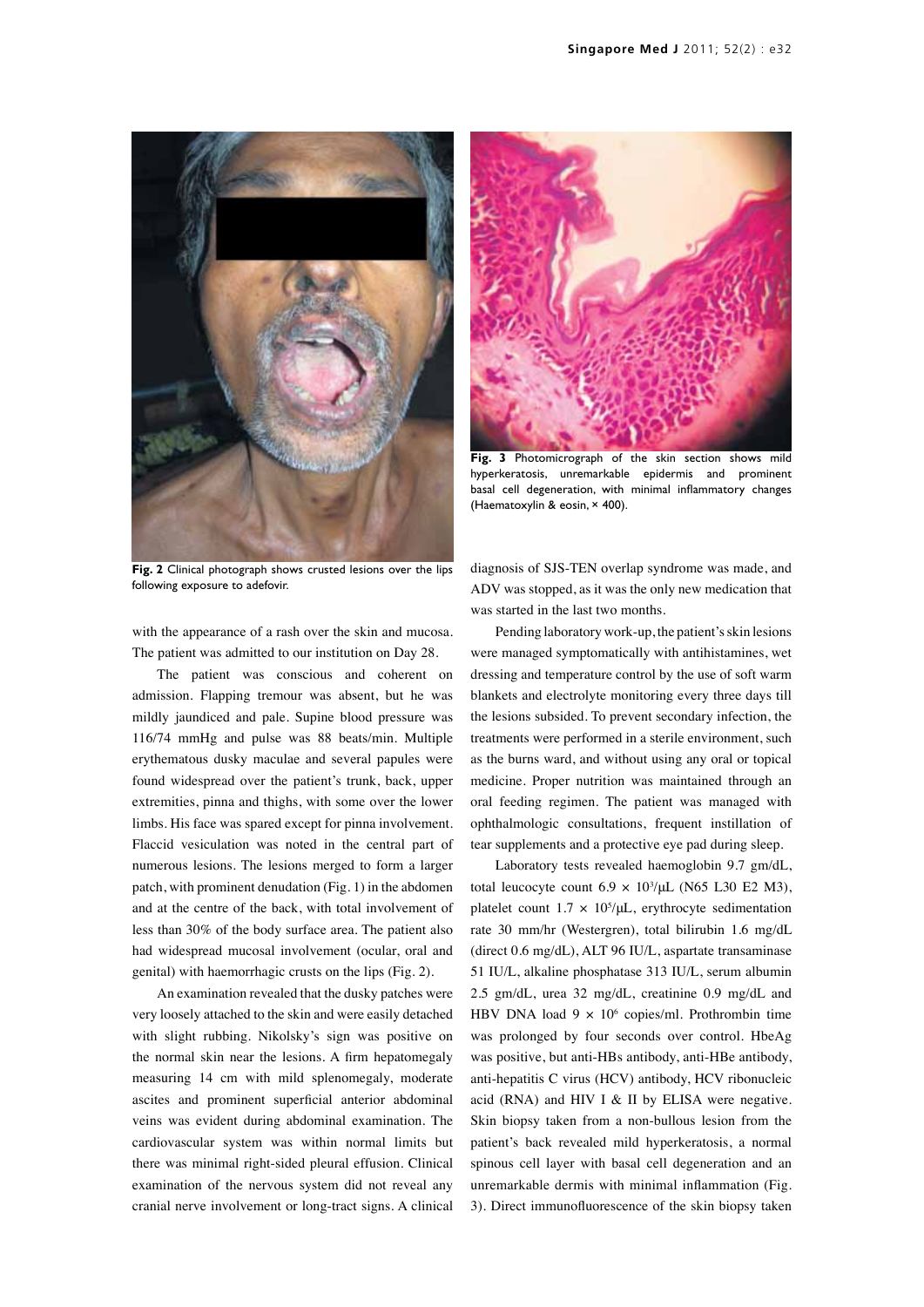from the normal skin in a covered part of the thigh was negative. Based on clinical and histological findings, the case was diagnosed as SJS-TEN overlap syndrome most likely due to ADV. The patient's condition improved after stopping the use of adefovir; his fever subsided and the rash started to resolve in a week.

After careful consideration of all the drugs that were used in the patient, we found that adefovir was the most likely agent to have precipitated the dermatological reaction. Apart from ADV, the other drugs that were taken regularly or occasionally before and after the cutaneous drug reaction occurred did not cause any flare up. On the contrary, the patient recovered, lending credence to the hypothesis that ADV was the possible culprit. A final diagnosis of SJS-TEN overlap due to ADV was made. The patient was then discharged in a stable condition, with advice to follow up.

## **Discussion**

Adefovir is activated *in vivo* to a diphosphate metabolite which is incorporated into viral DNA, leading to selective viral RNA-dependent polymerase inhibition at concentrations almost  $1 \log_{10}$  lower than that required for inhibition of human RNA polymerase, DNA chain termination and impaired viral replication.(8) In addition, adefovir inhibits reverse transcriptase of hepatitis B, herpes and  $HIV<sub>19-111</sub>$  induces natural killer cell activity and stimulates endogenous interferon production. As such, viral resistance develops at a slower rate.

The known side effects of adefovir are lactic acidosis, severe hepatomegaly with steatosis and renal toxicity on chronic use at a dose higher than 10 mg/ day. Neurological, gastrointestinal, metabolic and dermatological manifestations are much less common. Antiretroviral hypersensitivity reactions, including the severe forms are unpredictable as the pathogeneses are largely unknown. The role of immune-mediated injury with the possible role of CD4<sup>+</sup> T cells, pro-inflammatory cytokines, altered drug metabolism with glutathione deficiency, slow acetylator status, duration and dose of therapy, and cytomegalo virus and Epstein-Barr virus co-infection have been postulated.<sup>(12)</sup> Severe adverse cutaneous drug reactions, such as SJS or TEN, are usually life-threatening and require urgent withdrawal of the drug. Mortality in cases of TEN may reach up to 34%.<sup>(13)</sup>

SJS, SJS-TEN overlap or TEN is diagnosed according to the degree of denudation, which ranges from <10%, 10%–30% and >30%, respectively. However, the surface area is not the only criterion, as TEN can only involve about 10% of the body surface area, with large sheets of epidermal detachability.<sup>(14)</sup> Severe drug-specific skin rashes like SJS are commonly reported with nevirapine, efavirenz and amprenavir use.<sup>(15)</sup> Hypersensitivity skin reactions also commonly occur with abacavir.(15) Although skin rashes have been reported after adefovir use.<sup>(16)</sup> patterns of the rashes are not characterised. Moreover, the control group in the study had nearly as many patients with skin rashes.<sup>(16)</sup> Life-threatening drug reactions like TEN or SJS have never been reported following adefovir. We have reported a case of SJS-TEN overlap after the use of oral ADV in a patient with chronic active HBV. To the best of our knowledge, this is the first report of ADVinduced SJS-TEN overlap.

#### **REFERENCES**

- 1. Naesens L, Snoeck R, Andrei G, et al. HPMPC (cidofovir), PMEA (adefovir) and related acyclic nucleoside phosphonate analogues: a review of their pharmacology and clinical potential in the treatment of viral infections. Antivir Chem Chemother 1997; 8:1-23.
- 2. Benhamou Y, Bochet M, Thibault V, et al. Safety and efficacy of adefovir dipivoxil in patients co-infected with HIV-1 and lamivudine-resistant hepatitis B virus: an open-label pilot study. Lancet 2001; 358:718-23.
- 3. Barouch DH, Faquin WC, Chen Y, et al. BK virus-associated hemorrhagic cystitis in a Human Immunodeficiency Virusinfected patient. Clin Infect Dis 2002; 35:326-9.
- 4. Perrillo R, Schiff E, Yoshida E, et al. Adefovir dipivoxil for the treatment of lamivudine-resistant hepatitis B mutants. Hepatology 2000; 32:129-34.
- 5. Hadziyannis SJ, Tassopoulos NC, Heathcote EJ, et al. Adefovir dipivoxil for the treatment of hepatitis B e antigen-negative chronic hepatitis B. N Engl J Med 2003; 348:800-7.
- 6. Marcellin, P, Chang TT, Lim SG, et al. Adefovir dipivoxil for the treatment of hepatitis B e antigen-positive chronic hepatitis B. N Engl J Med 2003; 348:808-16.
- 7. Naranjo CA, Busto U, Sellers EM, et al. A method for estimating the probability of adverse drug reactions. Clin Pharmacol Ther 1981; 30:239-45.
- 8. Kramata P, Votruba I, Otoýa B, Holý A. Different inhibitory potencies of acyclic phosphonomethoxyalkyl nucleotide analogs toward DNA polymerases alpha, delta and epsilon. Mol Pharmacol 1996; 49:1005-11.
- 9. Balzarini J, Hao Z, Herdewijn P, Johns DG, De Clercq E. Intracellular metabolism and mechanism of anti-retrovirus action of 9-(2-phosphonylmethoxyethyl) adenine, a potent anti-human immunodeficiency virus compound. Proc Natl Acad Sci U S A 1991; 88:1499-503.
- 10. Bronson JJ, Kim CU, Ghazzouli I, et al. Synthesis and antiviral activity of phosphonylmethoxyethyl derivatives of purine and pyrimidine bases. ACS Symp Ser Am Chem Soc 1989; 401:72-87.
- 11. Neyts J, Stals F, Bruggeman C, De Clercq E. Activity of the anti-HIV agent 9-(2-phosphonyl-methoxyethyl)-2,6 diaminopurine against cytomegalovirus in vitro and in vivo. Eur J Clin Microbiol Infect Dis 1993; 12:437-46.
- 12. Carr A, Cooper DA. Adverse effects of antiretroviral therapy. Lancet 2000; 356:1423-30.
- 13. Schöpf E, Stühmer A, Rzany B, et al. Toxic epidermal necrolysis and Stevens-Johnson syndrome. An epidemiologic study from